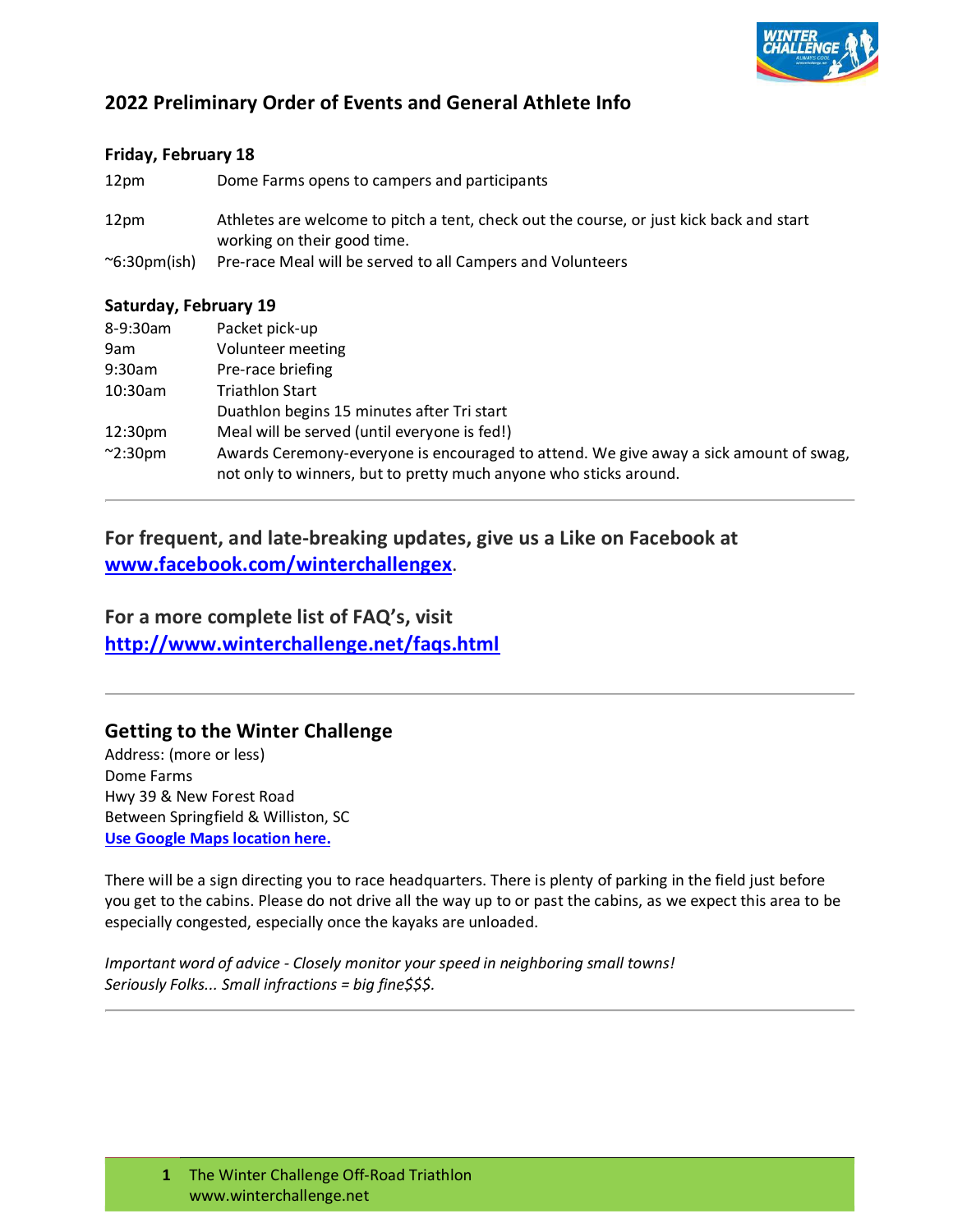

## **Packet Pickup and Race Day Registration**

There will be staff on hand by 7:30am, usually on the front porch of the cabin, ready to get you registered and to help you with your packet and t-shirt. You must present ID to obtain your race packet. Also, though we ordered extra shirts to try and ensure everyone received the exact size they ordered, there's simply no guarantee we'll have the exact number of larges or smalls necessary, especially if you registered after the (announced) t-shirt order deadline. Preference will be given to those who registered early.

There's still room for racers. We've yet to turn back anyone who showed up to race at the last minute. In other words, if you got someone who needs some bliss, bring em along and we'll make it happen.

## **Getting your bearings at race HQ**

Winter Challenge Race Headquarters consists of a couple of 125+ year old buildings sitting astride an 80 acre pond. There'll be signs posted around to help you find the important spots such as packet pick-up, but it's not a big place... just stop anyone and ask if you have any questions. This is a friendly crowd.

The buildings are rustic and the plumbing isn't much different. As such, we politely request that you take advantage of the porta-johns provided outside, unless there's some real emergency, in which case… yeah, it's no problem, come on inside.

Once you park, it's a good idea to go ahead and position your kayak in your designated corral. More on this innovative little development a little further down in the Kayak section. But if you need help getting your kayak from the parking area to the water, ask just about anyone. There'll be plenty of folks eager to help.

There are two easy-access spigots outside to fill up your bottles, or for whatever other needs. One is located on the right hand side of the first building, near the trees. The other feeds off the well, next to the ice house. No need to ask, just help yourself. Just remember to turn them off when you're done. Oh, and the water tastes great, if you're wondering… fed from the same aquifer as the nearby Healing Springs (some free trivia for you right there).

Campers are pretty much welcome to pitch a tent wherever they please, though we recommend the area to the right of the first building, amongst the trees. This provides some shelter from the wind, and keeps you out of the way of cars moving around the field. The bonfire will also be in this general vicinity. All this will be immediately apparent once you get there, but now you know... and knowing is half the battle, right?

## **Food**

A scrumptious pre-race meal will be served Friday evening. While we'll stop short of calling it haute cuisine, it is a delicious, tried and true pasta-with-a-lot-of-veg-based-protein dish that will fill you up with the nutrients necessary for the challenge ahead.

If you're just dropping by for the meal, there'll be a modest charge of \$5. If you're camping, then it's all just part of the program.

A delicious, hot and healthy meal will be provided after the race, free of charge to all participants. There will be a modest \$7 charge for non-participants (volunteers eat for free).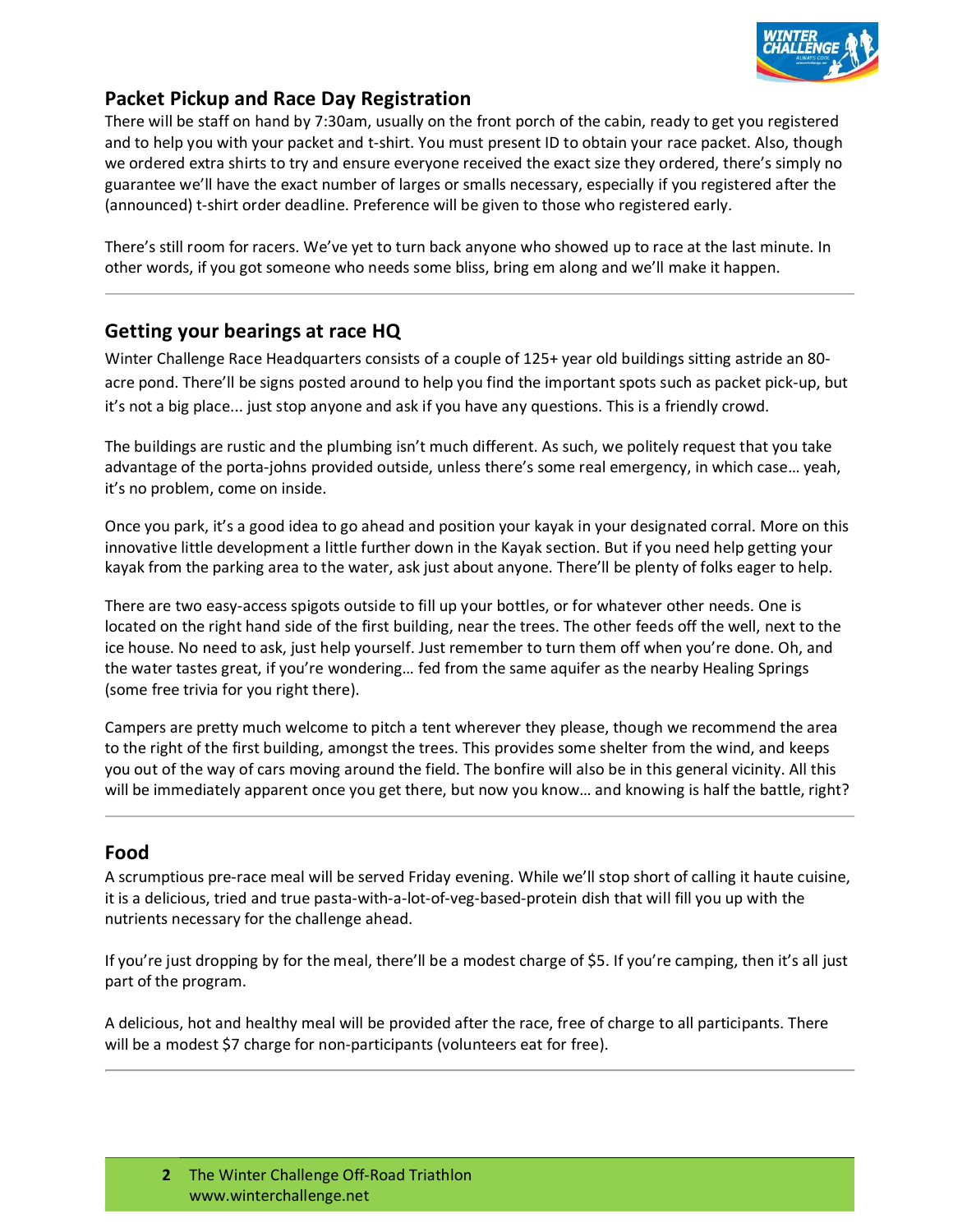

## **Lodging**

Primitive Lodging/Camping will be available at the race site. Matter of fact, a lot of people think this is one of the most fun things about the Winter Challenge. RV's and campers are cool too, just be sure to make room for everyone else.

For campers, there is a charge of \$15 per adult and \$5 for kids…. Dogs'll cost you an extra \$5000 (please don't bring the dog, we beg you). This includes the pre-race meal on Friday night, all the delicious well water you can drink, and an outlet outside to plug in your iPhone

For more information on camping, please email [thewinterchallenge@gmail.com. B](mailto:thewinterchallenge@gmail.com)est if you can give us a heads up that you'll be onhand for the Friday night meal so we can be sure to have plenty.

For those with more refined tastes, the Villa Motor Inn Ph# 803-266-7001 is located in nearby Williston, approximately ten minutes from the race site. I'm totally kidding. You'd rather camp than stay there, I'm pretty sure.

## **Kayak + Camping Gear Rentals**

#### **Nature Adventures Outfitters**

If you're new to this sort of thing, or perhaps find yourself looking for a more stable touring-style kayak, then give our friends at Nature Adventures Outfitters a shout to reserve your boat for race day. Out of Mt. Pleasant Ben Toy and his excellent crew have been hauling their excellent fleet of Wilderness Systems kayaks up for the Winter Challenge for as long as we can remember.

Website: [www.natureadventuresCHS.com](http://www.natureadventureschs.com/) Email: [info@natureadventuresCHS.com](mailto:info@natureadventuresCHS.com)

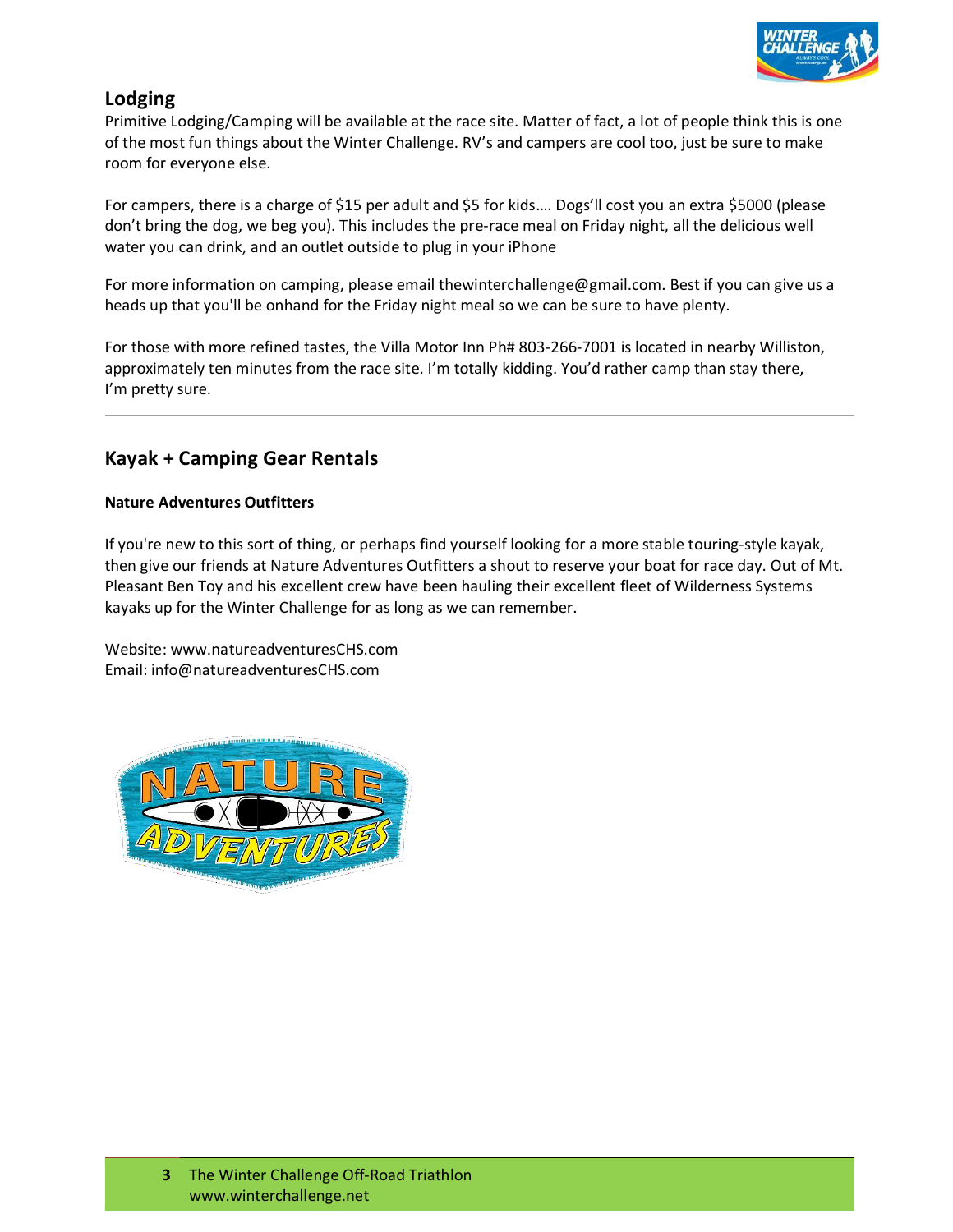

# **Course Details and Race Rules**

## **Transition Area**

Triathlon and Duathlon participants willshare a single Transition Area, which will be located at "race headquarters," just next to the main cabins.

- Label your belongings.
- Participants & assigned volunteers only in TA.
- No support in the TA during the race.
- Bike slots will be on a first come first serve basis.
- Participants must push/run bikes out of TA. You are NOT allowed to mount in TA.
- Helmets must be on and fastened before mounting bike. (This goes for riding around before and after the race as well, please)
- Bar end plugs are required for all bikes.
- No glass in the TA.

## **Run Course**

**Triathlon:** The triathlon begins with the 7-mile run course. It takes place on 6-10ft wide hard-packed farm roads and single track woodland trails that will keep participants surrounded by woods and lake view. The course is mostly level terrain with a few rolling hills.

**Duathlon:** The duathlon begins with a 2.25-mile run course, taking place on 6-10ft wide hard-packed farm roads and single track woodland trails that will keep participants surrounded by woods and lake view. The course is mostly level terrain with a few rolling hills. Following the middle bike leg, the duathlon finishes with a 4.75-mile run course, consisting of the second half of the triathlon run course. As with the first leg, this part of the course is mostly level terrain with a few rolling hills.

#### **Run Course Rules**

- You must wear the race number that is provided in front.
- iPods are allowed on the run part (only!) of the course
- This will be a mass start, including triathlon, duathlon and relay participants.

## **Kayak Course**

The 6 mile paddle course takes place on a 75-acre still water lake. The lake is approximately half open water and half flooded cypress. The course will require circling the perimeter of the lake in a series of four laps. The path requires no portage but paddlers may encounter the possibility of minor obstacles through portions of the course. This is a beautiful blackwater, Edisto setting, haven to a wide variety of waterfowl including duck, heron, geese and osprey.

No kayak corrals this year. That said, we ask those with a faster run split to park their kayak next to the water for a speedy launch. Those with an admittedly slower pace should park their kayak further away, giving a wide berth to our fastest racers. Theoretically, the faster runners will hit the water first, thus clearing the launch area from the front to the back.

Kayaks of all types will be permitted. Canoes will also be allowed. No SUP's or fixed rudder boats.

**4** The Winter Challenge Off-Road Triathlon [www.winterchallenge.net](http://www.winterchallenge.net/)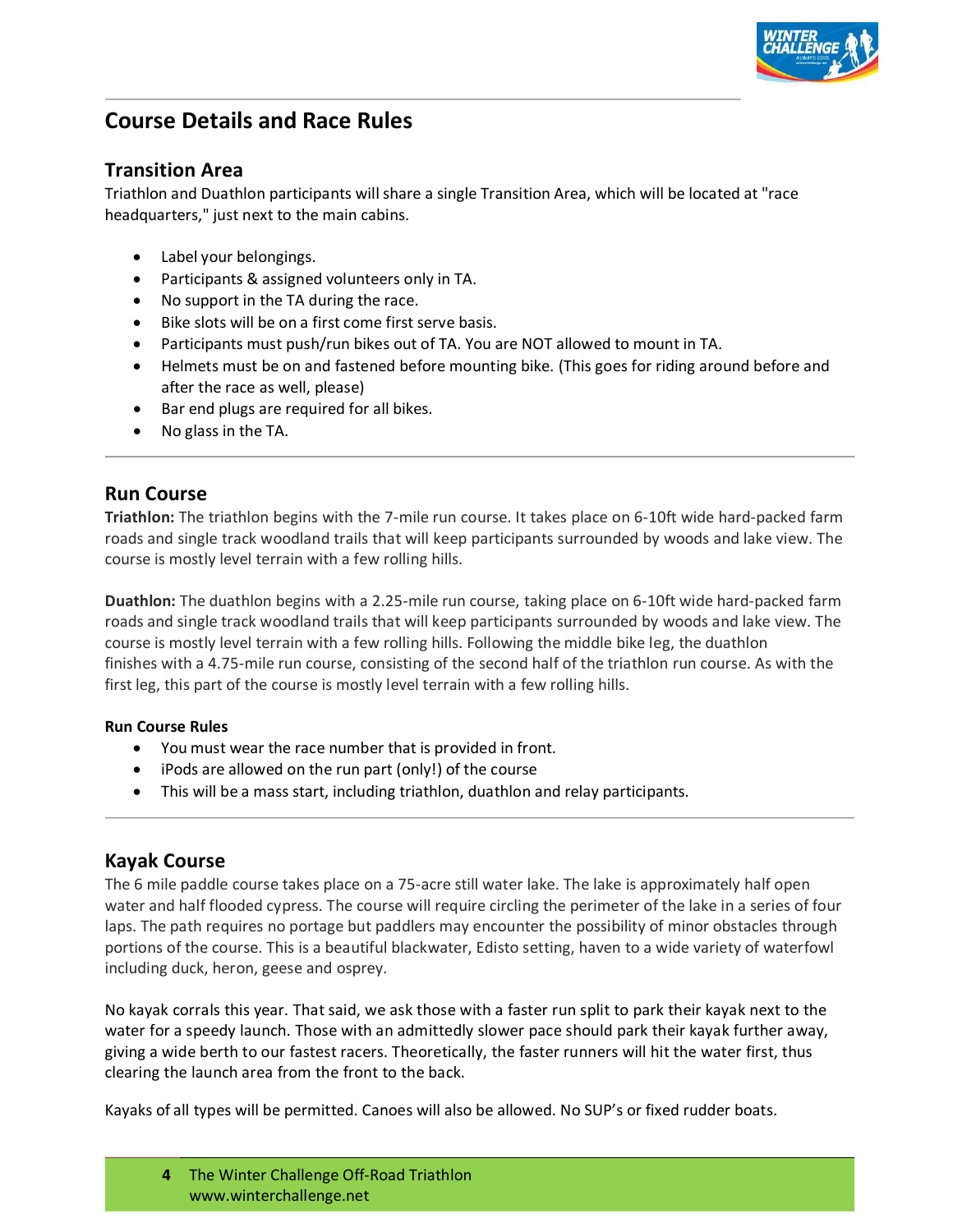

#### **Kayak Course Rules**

- Approved PFD's must be worn at all times when participants are in their kayak.
- Volunteers will be onhand to assist with kayak launch, but ultimately, it is the participant's responsibility to get their kayak from the designated staging area to the water. Definitely do not stand around waiting on someone to drag your boat to the water.
- This is a 4X lap course. Buoys, ribbon and signs will mark the course. There is also a very large tree trunk in the water next to the dam. It is a vital, nay critical(!) part of the Winter Challenge. Though it is always marked, there are always a few who forget that it's part of the course. Do not skip going around this tree.
- The course runs counterclockwise. You must stay to the right of the marks. The marks are not just guidelines. They are boundaries, and if you miss one, you must either go back to it or suffer the wrath of course officials… as well as the scorn of onlooking paddlers.
- If you need assistance from a race official, blow a whistle, wave your hand or paddle overhead. We expect to have 2-3 boats on the water to officiate & provide assistance.

A note on your choice of kayak: There've been many questions regarding which boat to pack. There is no perfect answer, but here are a few thoughts: If you're an amateur or beginning paddler, you'll feel more secure in a wider kayak. Lengths vary, but we generally recommend 16' boats, give or take.

For more experienced paddlers, you probably know what you're going to use already. Beware though, there are any number of submerged logs, stumps which you might encounter (actually, we expect you to encounter them. That's why we call it the Winter Challenge, and not just another day in Couchlandria). Canoes are allowed but do not come recommended. Paddle boards are not allowed... sorry.

## **Bike Course**

**Triathlon:** Participants finish the race on a challenging 10-mile mountain bike course. The trail varies in width from less than 3 feet to more than 8 feet, and features both double and single track. The trail is built to accommodate riders of all levels, but offers technical challenges for those with advanced skills. There are for instance, several natural obstacles which may be either ridden or bypassed at the cost of a few seconds.

**Duathlon:** The middle leg of the Duathlon will follow the same 10-mile mountain bike course as the triathlon, with no modifications. That's some serious value right there. One might say it's just that much more bliss for your hard-earned dollar.

#### **Bike Course Rules**

- Approved Helmets must be worn and fastened before leaving the Transition Area.
- If you suffer a valid repair problem with your bike, you can finish the course on foot, with or without your wheels.
- Use caution. These are trails running through the forests, swamps and general wilderness of a private farm. There are wild creatures out and about. Stay away from them and for the most part… they'll probably give you a pretty wide berth as well.
- Again, use caution. A significant amount of time goes into marking and grooming the trails for the race. But let's be clear here, these are not a manicured trails on some well traveled State Park thoroughfare… you will encounter stumps, holes, roots, logs, bogs, frogs… you name it. Just use good sense and we'll all get through this thing just fine.

## **Relay Teams**

Tags, bibs, and/or chips must be handed off immediately past the timing mat.

**5** The Winter Challenge Off-Road Triathlon [www.winterchallenge.net](http://www.winterchallenge.net/)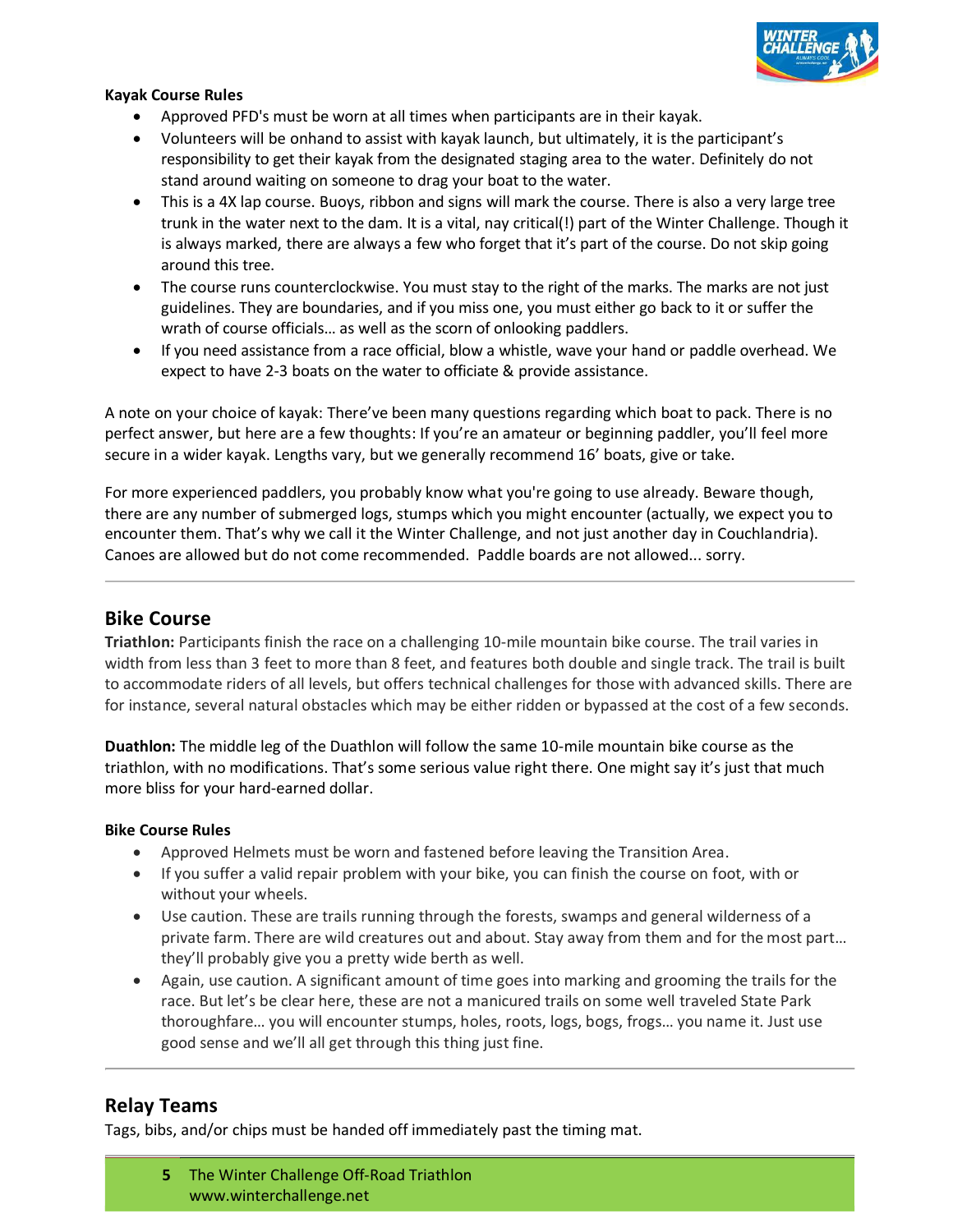

## **Additional Race Rules**

- If a participant appears in physical distress, officials may pull the participant from the race, to be evaluated by medical personnel. Participant may re-enter upon positive assessment by medical personnel.
- Follow the marked trail. Any participant deliberately leaving the trail for shorter route will be disqualified. Exceptions follow: Where there may be an obstacle, such as on the bike course, a participant may choose to ride around or dismount to cross that obstacle.
- Nature's Call! If a participant must leave the trail to answer Nature's Call, he or she must leave their bike or some other form of gear beside the trail. Only venture as far as necessary please.
- Participants should do their best to assist other participants who are in physical distress. Officials may adjust that participant's time accordingly. Main thing to keep in mind is that we're all here for a good time, and there are no Kona slots awaiting the individual who leaves a fellow Winter Challenger in a tight spot.
- Decisions affecting timing of participants will be made final by official event timers. Issues may be appealed to our timing team, who will finalize decisions on race day prior to distribution of awards, as required.
- iPods and other personal music players are allowed on the run part of the course. However, headphones, earplugs, etc. will not be allowed on any other part of the course. Too dangerous when you're on the water (with a bunch of other people) or riding a bike (with a bunch of other people).

## **Aid Stations along the Course**

Aid stations will be located throughout the course. Water, Gatorade and Heed (Hammer Nutrition sports beverage) will be provided.

- 1. Run Course Mile 2.25 (outside the transition area)
- 2. Run Course Mile 3.5
- 3. Bike Course Mile 2.25 (outside the transition area)
- 4. Bike Course Mile ~7

## **Withdrawals**

Should any participant choose to withdraw, they should notify an official and request that this information be forwarded to the race director. Everyone must stay on trail unless accompanied by an official. Oh yeah... You are responsible for your timing chip. Please don't lose this.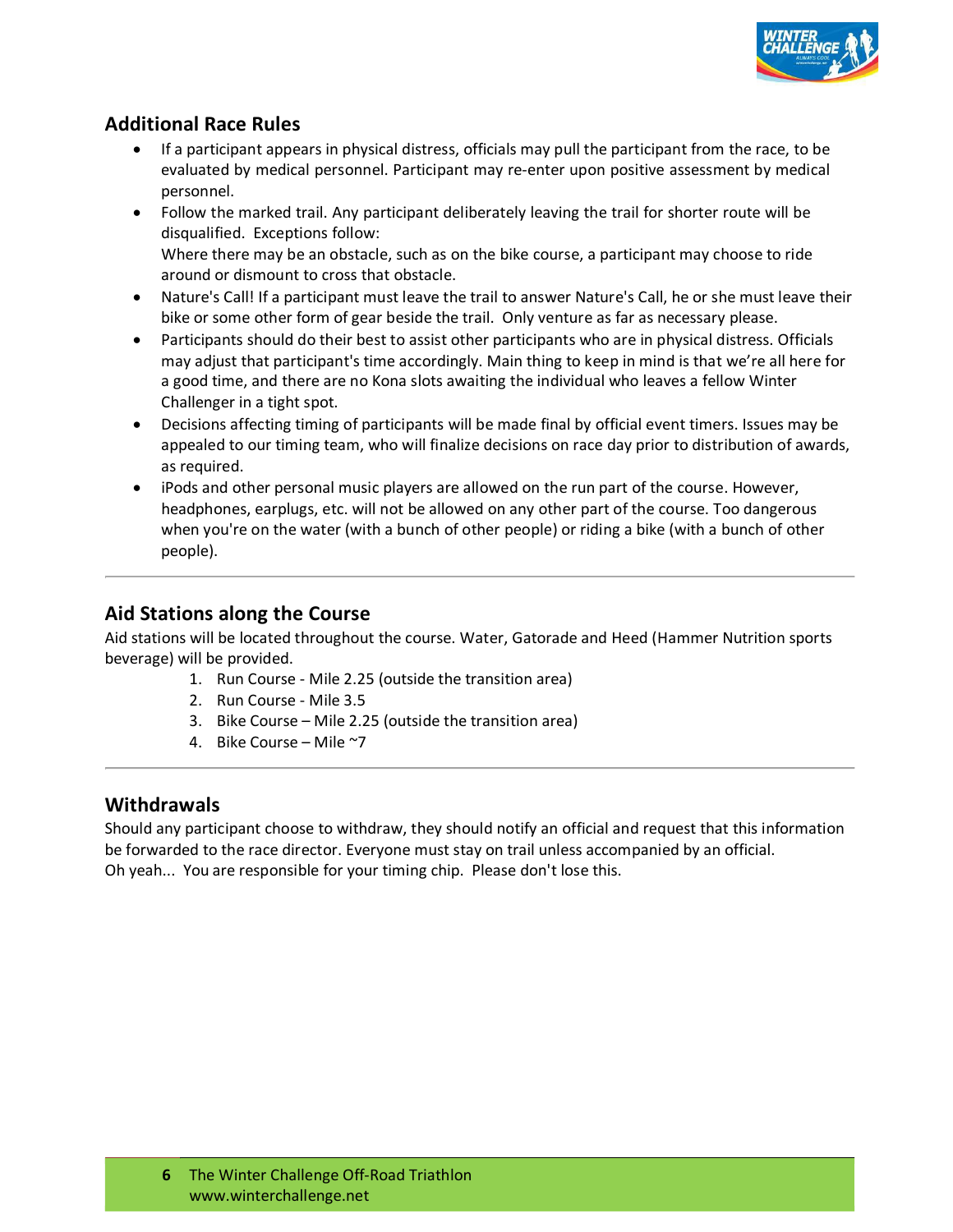

**For frequent, and late-breaking updates, please give us a Like on Facebook at [www.facebook.com/winterchallengex](http://www.facebook.com/winterchallengex)**.

**For a more complete list of FAQ's, please visit <http://www.winterchallenge.net/faqs.html>**

## **A sampling of some of our more Frequently Asked Questions**

#### **What is the weather usually like?**

Usually the race begins at a cool temperature, 40's, and ends in the 60's. But it's February and anything can happen. And that is part of the excitement. Get a complete 5-day forecast here:

#### **Winter [Challenge](https://weather.com/weather/tenday/l/b5e09c05121af06e73fff7e86543e653f34dd9ea311836b77246df4d50d686e2#detailIndex5) Weather Forecast**

#### **In the event of inclement weather, will a refund be available?**

In addition to a good time, we can guarantee that there will be weather. Good or bad, it'll be waiting on you. That said, we are aware that there will be some serious storms across the region this week, so we will be keeping a close eye on what's coming through.

Though it is nearly unfathomable that we would postpone, we don't want our good friends driving in dangerous conditions. Keep an eye on **[our Facebook](http://r20.rs6.net/tn.jsp?e=001L4AnxtJAY30lEaL3Z765hRpgGnZ8EUoPJO7MdGxTGmSf1cGg0pYgblCbQpFuYGqgoASRhNjDv77cs1xlsUG5ohPlLBBkcjpVllwdMtfoDfy6LrK8Sv2LwRs3dCLMIiBq) page** for further updates.

#### **After such a challenging race, will I be exhausted?**

Yes, we have that on good authority. And as soon as you've regained your wits, you'll be probably immediately begin planning for next year's race. But be sure to bring a set of dry clothes, maybe a tasty beverage or two, and plan on fighting back the urge to collapse for a few more hours so you can hang out and be cool during the afterparty.

#### **What about volunteers? I've got friends/family in tow who want to help out. How can I sign up them up for some of that action?**

Anyone interested in volunteering should stop what they're doing right this moment and head over to **[www.winterchallenge.net/volunteer](http://www.winterchallenge.net/volunteer)** to sign up for the volunteer role of their choosing. Alternatively, feel free to email **[thewinterchallenge@gmail.com](mailto:thewinterchallenge@gmail.com)** to let us know about some special ability you possess that might just help improve the good times that much more. As a little for instance, we're always hungry for race day video and photography, so if you have an eye for a swell pic, then let us know and we'll help you find some choice spots!

All volunteers will receive a free ticket for the post-race meal and will be eligible for **[drawings](http://www.winterchallenge.net/want-to-volunteer.html)** to take a crack at the prize table!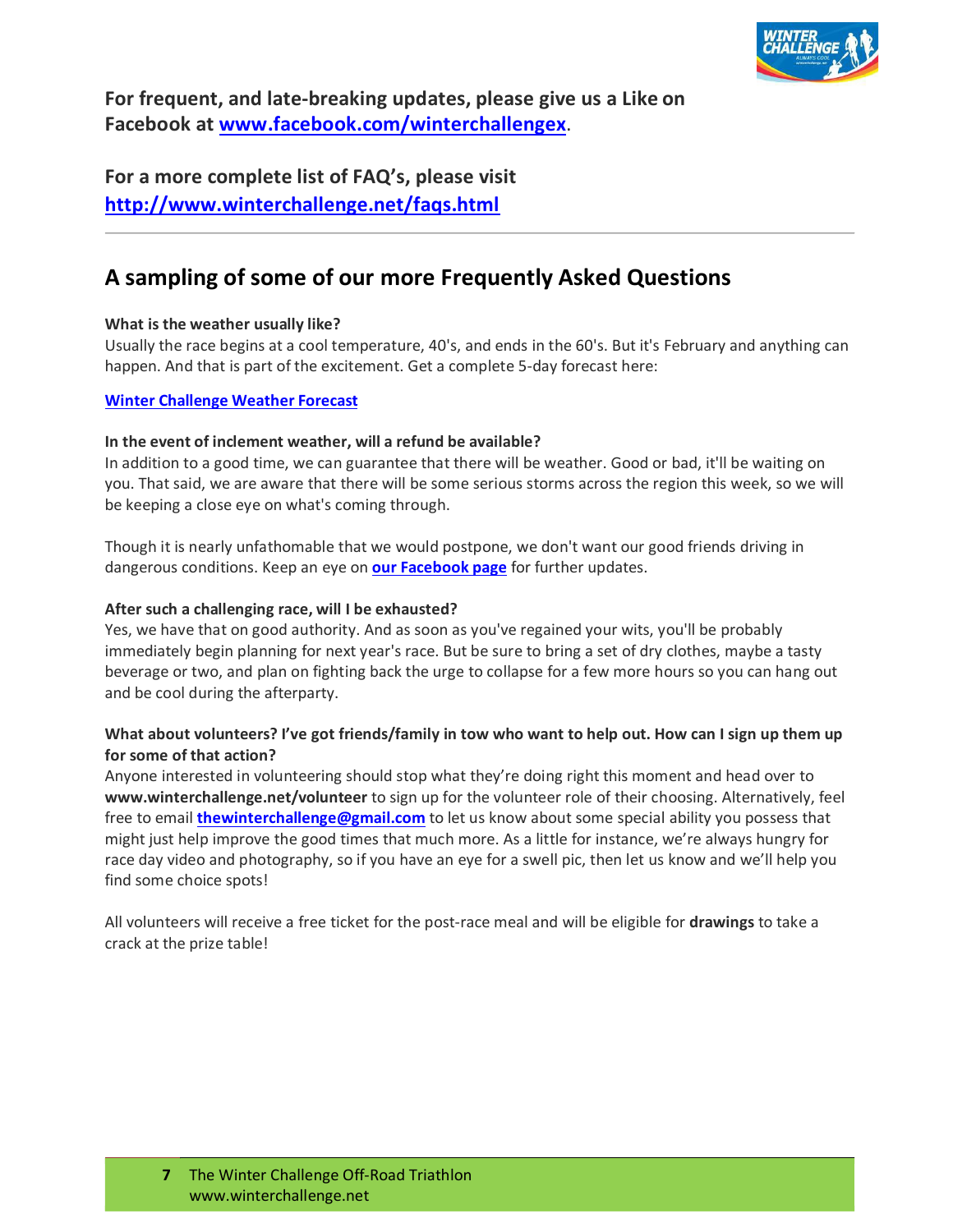

#### **What would you recommend for accommodations?**

The Villa Motor Inn Ph# 803-266-7001 is located in nearby Williston, approximately ten minutes from the race site. Let's be clear though, we're not putting the VMI out there because it would be our own first choice… just that you're going to need to drive 25-30 miles to find the next closest set of accommodations that doesn't fit in the we-rent-rooms-by-the-hour category.

#### **How about camping? I heard there's camping...**

Ah yes, a much better option, we think you'll agree. No issues whatsoever with camping and we've got ample space. Matter of fact, a lot of people think this is one of the most fun things about the Winter Challenge.

For campers, we ask \$15 per head. This includes the pre-race meal on Friday night, all the well-water you can drink, and an outlet to plug in your iPhone.

If you are camping, please ask around for one of us brohams to check in upon arrival. Camping check-in is very much on the honor system (and there is a lot going on), so we do appreciate your making it easy on us.

#### **Are campfires cool?**

Yes, everyone generally agrees that campfires are cool, at least in a manner of speaking. And we don't mind if you have your own next to your little tent or camper. We simply ask that you keep them contained during use, extinguish them at night and make the disappear upon departure.

Head to **[www.winterchallenge.net/camping](http://www.winterchallenge.net/camping)** for more details on the great outdoors, Dome Farms style.

#### **How do I know when I get there?**

The entrance to Dome Farms can be found between Springfield & Williston, SC, just past the intersection of Hwy 39 & New Forest Road-- LOOK FOR THE DIRT DRIVEWAY!!!! There is always a large banner at the road, so it should be pretty hard to miss.